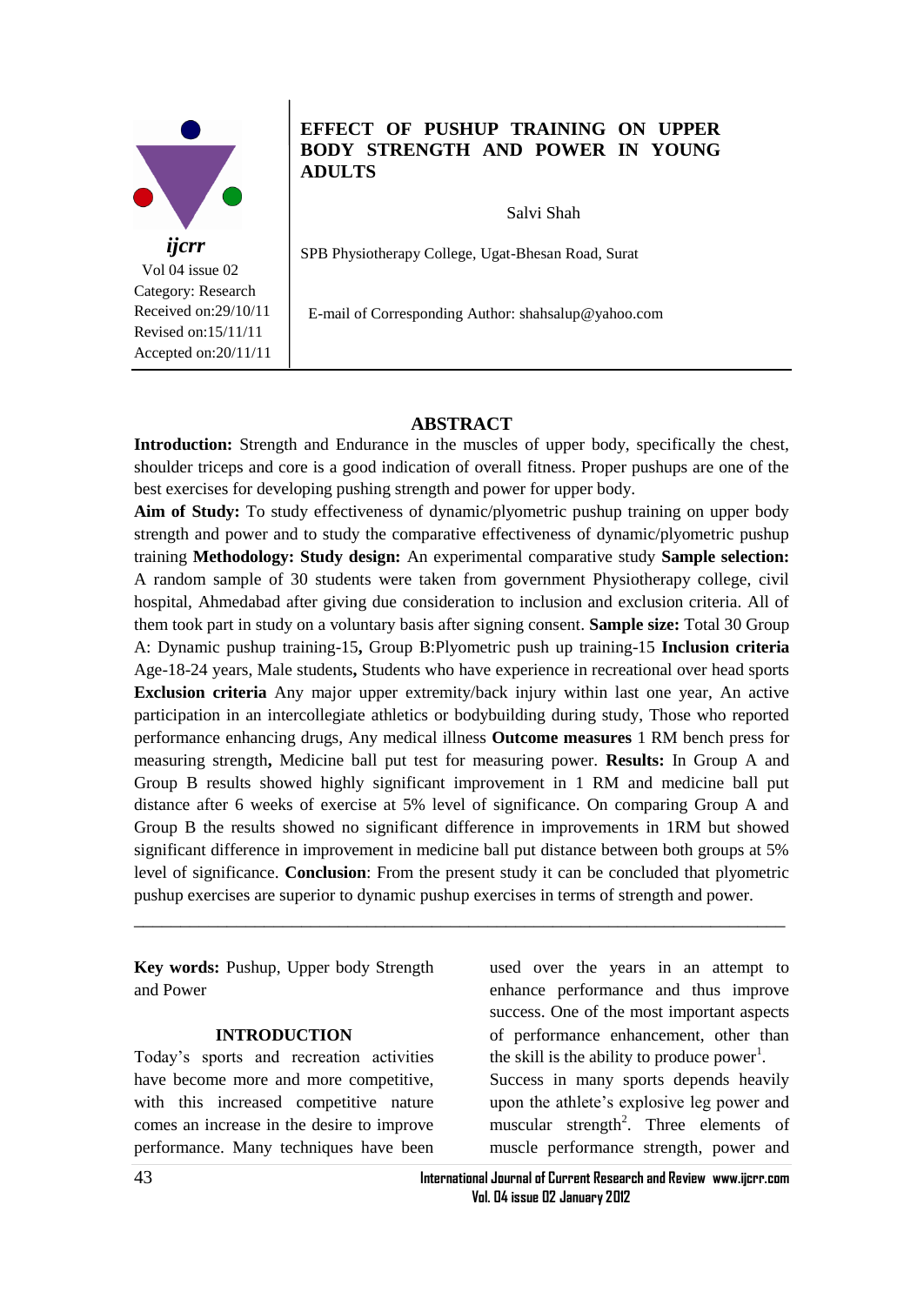endurance can be enhanced by some form of resistance exercise<sup>3</sup>.

Strength and endurance in the muscles of upper body, specifically the chest, shoulder triceps and core is a good indication of overall fitness. Upper body strength and endurance is essential for athletes such as swimmers, tennis players, climbers or golfers who demand strength and power from their arms and shoulder to perform well and avoid injury<sup>4, 5</sup>. So, developing upper body strength and power should be integrated part of a complete training programme<sup>6</sup>.

Proper pushups are best exercises for developing strength and power for upper body. It is an effective upper body exercise that uses the body's own weight to build fitness foundation. They promote strength, balance and stability by developing several key muscles, including pectoralis major in chest, deltoid or shoulder muscles, scapular and rotator cuff, triceps located on the back of the upper arm and upper back muscles<sup>7</sup>.

Upper body power is obviously valuable for athletes who participate in tennis, javelin throw, shot-put, discus throw, base ball, foot ball and variety of sports.

Power is the most desired physical quality for a number of sports because it entails both force and velocity aspects. Because both strength and power can be improved by many different training variables, training to improve power output has been described as requiring a multifaceted approach<sup>8</sup>. There are many different types of pushups. They are named as below. Planche pushups, Boxer's pushups, Maltese pushups, Hindu pushups, Guillotine pushups, less difficult versions: Wall pushups/Modified (Dynamic) pushups, plyometric pushups<sup>9</sup>. Cogley et al reviewed the benefits of a narrow-base hand position over the triceps brachii and the benefits of a wide base hand position over the pectoralis major $10$ . Freeman et al reported the benefit of more shoulder muscle activation with the dynamic push-up (push-up with the hands on a wobbly surface) $<sup>11</sup>$ .</sup>

As such there is controversy and lack of research regarding which pushups are better for improving upper body strength/power and Very few researches have attempted to document the effectiveness of plyometric training on upper extremities<sup>12</sup>. So purpose of this study is to see the individual effects of plyometric push up training and dynamic push up training on upper body strength and power and also to compare the effect of dynamic push up training and plyometric push up training on power and strength of upper body.

### **MATERIALS AND METHODOLOGY**

**Study design** An experimental comparative study

**Study setting** Fitness centre of Government Physiotherapy College, Government Spine Institute, Civil hospital, Ahmedabad

**Sample selection** A random sample of 30 students were taken from government Physiotherapy college, Civil hospital, Ahmedabad after giving due consideration to inclusion /exclusion criteria. All of them took part in study on voluntary basis after signing consent.

#### **Sample size** 30

Group A -15 (Dynamic pushup training) Group B -15 (Plyometric pushup training)

## **Selection criteria:**

Inclusion criteria:

Age: 18 -24 years

Sex: Male students

Students who have experience in recreational over head sports

Exclusion criteria:

Any upper extremity or back injury within last one year

An active participation in an intercollegiate athletics/bodybuilding during the course of study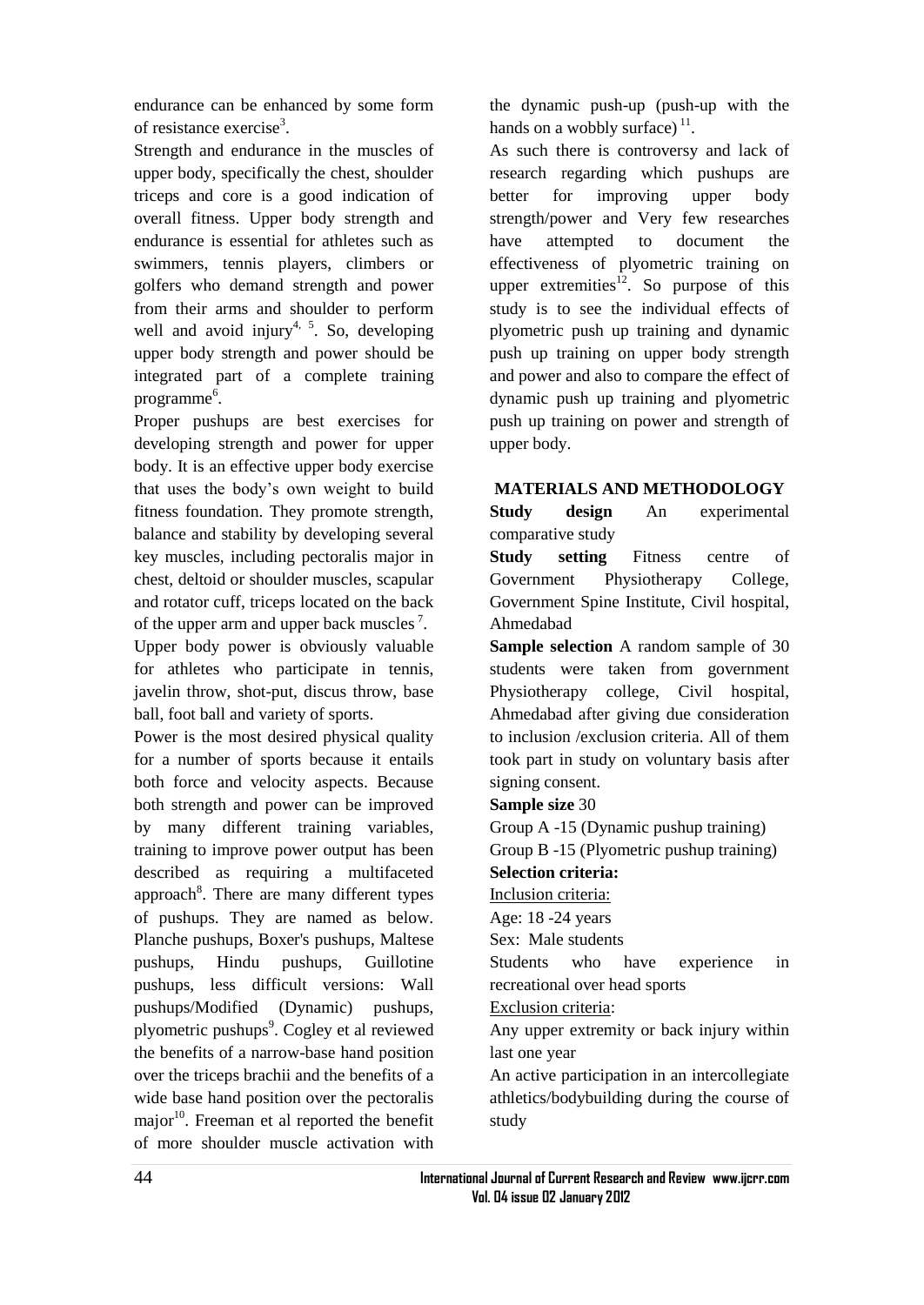Those who reported performance enhancing drugs

# Any medical illness

#### **Outcome measures**

1 RM bench press for measuring strength<sup>4,</sup> 13

Medicine ball put test for measuring power 13, 14, 15

**1 RM bench press test has been used extensively as an outcome measure<sup>13</sup>and has good**

**reliability and validity<sup>16</sup> .** (Photograph 1) **Medicine ball put** has been used extensively as an outcome measure $^{13, 14, 15}$ and has good reliability and validity $14, 17$ . (Photograph 2)

#### **Procedure**

Subjects who fulfilled all inclusion criteria were taken up for study. The procedure was explained to all subjects. All subjects signed consent and were allocated randomly to either dynamic push up group or plyometric push up group.

The intervention covered 18 training sessions, at a frequency of 3 sessions per week and with at least 48 hours between  $s$ essions<sup>14</sup>.The bench press and medicine ball put distance were used as criterion measurements. Before the start of study and again after 6 weeks of training, 2 tests (i.e. 1 RM bench press and medicine ball put) were used to measure the strength and power of chest and shoulder girdle musculature. Tests were preceded by general warm up that included 5 minutes of stationary cycling followed by flexibility exercises for chest and shoulder girdle musculature. The 2 tests were completed on one occasion with about 5 minutes rest between each test $^{14}$ .

Subjects were divided into 2 groups. Group A (n=15) trained with dynamic pushups and Group B (n=15) trained with plyometric pushups. The dynamic push up training and plyometric push up training programs were matched for repetitions,

sets, progression and rest intervals between sets.

Subjects in both groups were completed pushups exercises from kneeling positions. In dynamic push up group, subjects were instructed to follow a cadence of 2 seconds down and 2 seconds up with relatively constant velocity of movements. In plyometric push up group, each plyometric push up was repeated every 4 seconds until the assigned repetitions were completed.

### **Dynamic push up<sup>14</sup>**

Dynamic push-ups were completed from the knees, with the body remaining straight from the head to the knees, and the knees and toes remaining in contact with the floor throughout the exercise. Subjects started in the up or inclined position with their hands placed just beyond shoulder width apart on the floor, and their fingers pointing forward. When viewed from the side, their hands fall directly below their shoulders. From this position, the subject was instructed to lower his body until his chest almost touched the floor. Without pausing, the subject changed direction and straightened his arms, pushing the trunk up to the starting position. (Photograph 3)

# **Plyometric Push-Up<sup>14</sup>**

Plyometric push-ups were completed from the kneeling position, with the knees and feets remaining in contact with the floor. Subjects started with their trunk vertical and their arms relaxed and hanging at their sides. From this position they were allowed themselves to fall forward, extending their arms forward with slight elbow flexion, in preparation for contact. At contact, the subject gradually absorbed the force of the fall by further flexing the elbows and gradually stopped the movement with the chest nearly touching the floor. Immediately after stopping the downward motion, the subject had reversed the action by rapidly extending his arms and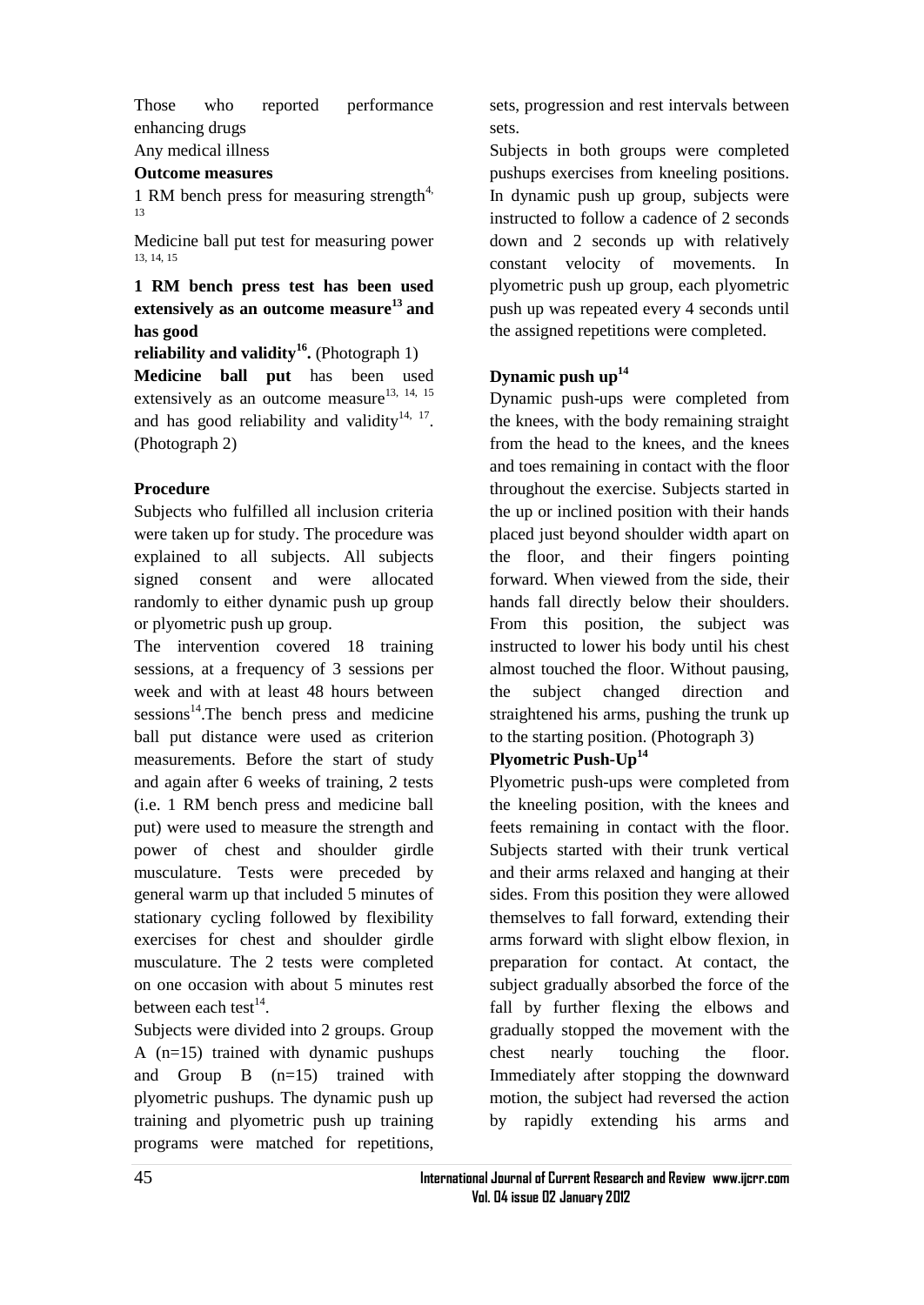propelling his trunk back to the starting position.

If the subject was unable to return to the starting position during the ascent phase, then he was allowed to break form at the highest return point and helped himself back to the starting position by flexing at the hips and going into a quadruped position. In this case, the subject was instructed to perform the plyometric pushup with the goal of achieving maximal height and developing the ability to return to the starting position as soon as possible. Subjects were instructed that the ascent phase be similar to a clap push-up (without the hand clap) with the hands leaving the ground, and that they had to perform each repetition with maximum effort, emphasizing a fast switch from trunk descent to trunk ascent.(Photograph 4)

### **Treatment protocol<sup>14</sup> (Table 1)**

2 to 3 minutes of rest was given between  $sets^3$ .

Prior to actual exercises session, general warm up exercises for 5-10 minutes were given. In warm up exercises stationary cycling was followed by flexibility exercises for chest and shoulder girdle musculature. After the completion of training session, cool down exercises were given which includes stationary cycling and gentle stretching exercises for about 5  $minutes<sup>3</sup>$ .

Subjects were not allowed to be involved in any formal athletic competition or formal weight training for the duration of study. The subjects were observed for any change or any symptoms and asked to report if there is any discomfort during the training session. All the subjects completed the whole treatment program of 6 weeks without any discomfort.

#### **RESULTS**

Total 30 subjects were randomly divided into 2 groups: Group A and Group B.15

subjects were taken in each group. All the statistical analysis was done with the help of Graph Pad Demo version. Graph 1, 2, 3 displays the group statistics of age, weight and height distribution among the 30 subjects respectively. No significant difference was seen across the two groups in age, Student's t-test (paired t-test) was applied for within group comparison of Group A and Group B. In the Group A and Group B results showed highly significant improvement in 1 RM and medicine ball put distance after 6 weeks of exercise with dynamic push up at 5% level of Student's t test (unpaired t test) was applied between group comparison for Group A and Group B. On comparing group A and group B the results showed no significant difference in improvements in 1RM between both groups at 5% level of significance but showed highly significant difference in improvements in medicine ball put distance between both groups at 5%

#### **DISCUSSION**

Results of the present study showed that there was a significant improvement in outcome measures of strength and power in both groups (p<0.0001).When comparing two groups, there was more improvement in strength in plyometric push up training group but was not statistically significant( $p=0.22$ ); the plyometric push up training group showed highly statistically significant increase in power as compared to dynamic push up training group (p<0.0001).Overall, the plyometric push up group demonstrated greater improvements in strength and power. These findings are in agreement with observations by Crowder et al. 1993, who studied plyometric and isotonic push-ups, added to a weight training program. They used the medicine ball put as their test, and found that the plyometric group demonstrated superior gains<sup>19</sup>.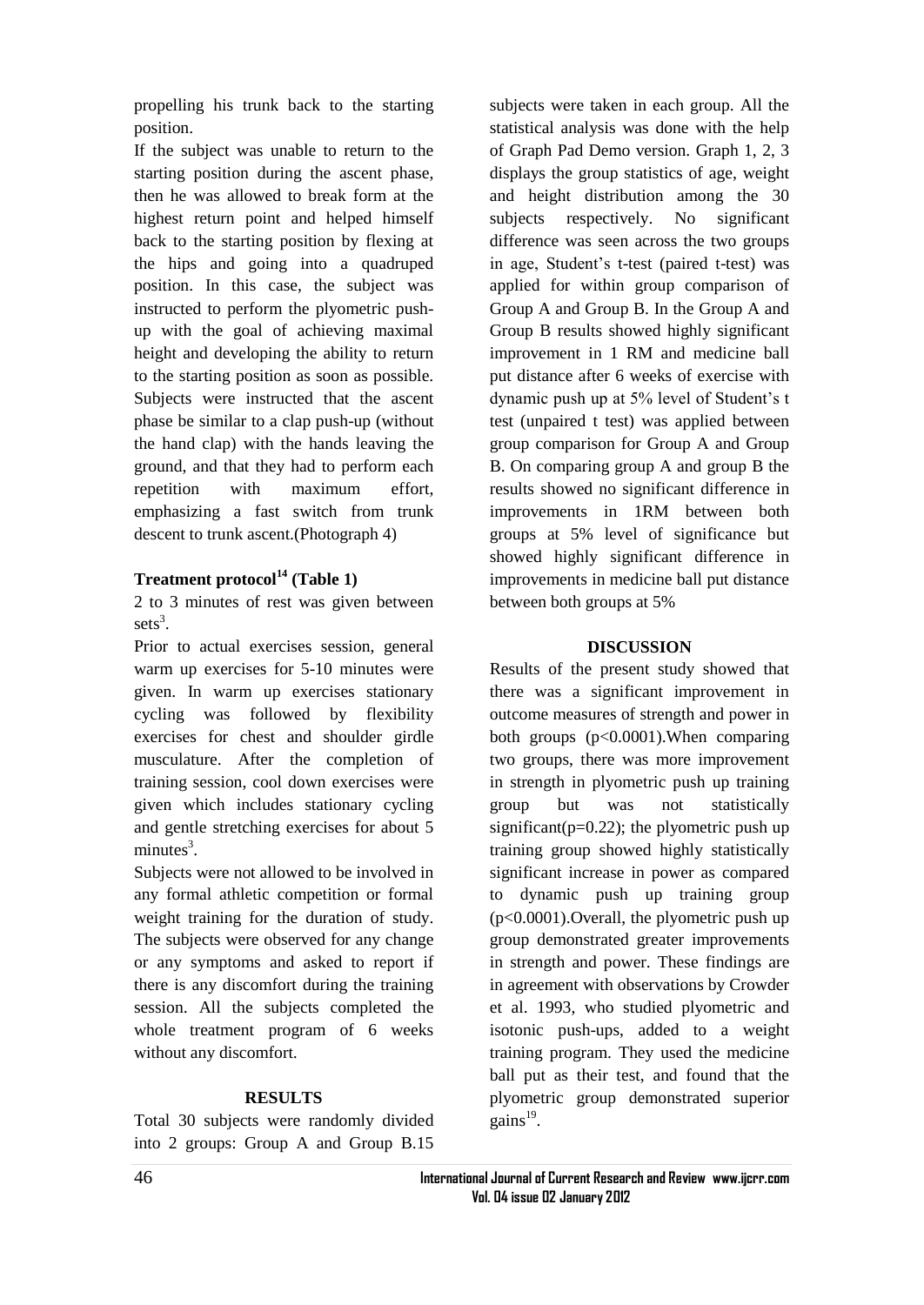Jeffery F.Vossen et al 2000 Compared plyometric push up training and dynamic push up training on upper body strength and power. They used medicine ball put test and 1RM chest press to measure power and strength respectively. They concluded that there was a significant improvement in outcome measures of strength and power in both groups. When comparing two groups, there was more improvement in strength in plyometric push up training group but was not statistically significant; the plyometric push up training group showed highly statistically significant increase in power as compared to dynamic push up training  $group<sup>14</sup>$ . In accordance with this study, same results have been found in present study.

A study was done by Rahman rahimi and Naser Behpur 2005 on "The Effects of Plyometric, Weigh and Plyometric, Weight Training on Anaerobic Power and Muscular Strength" and they concluded that all training treatments elicited significant improvement in Anaerobic Power and Muscular Strength but combination training group showed significant improvement than the improvement in other two groups<sup>2</sup>. In accordance with this study, in present study there was also an improvement in strength and power.

The probable mechanism for results in present study was that during plyometric movement, the muscles undergo a very rapid switch from the eccentric phase to concentric phase. This stretch-shortening cycles decreases the time of amortization phase that in turn allows for greater than normal power production(holcomba,1996; Potteiger et al,  $1999$ <sup>2</sup>. As the muscle

is rapidly stretched and then undergoes a powerful concentric action, additional force is derived from the storage of elastic energy and facilitation of muscle contraction due to stretch reflex. As such, improvement of force output and rate of force development have been shown to result in improved power output and velocity of movement<sup>19</sup>.

.In the present study, the 2 tests emphasized different aspects of conditioning. In the ball put, the weight of the ball remained constant and improvement was considered to be largely attributable to greater ball velocity, whereas for the bench press, velocity of movement remained constant and gains were considered to be attributable to increased force (lifting more weight). The finding of superior improvement in the plyometric group may be attributable to a greater workload required in the plyometric push up program. This greater workload is attributable to the momentum of the falling trunk, which contributes to the resistance provided by the individual's body weight and must be overcome by the upper extremities during the plyometric push-up. Because the kinetic energy the subject must overcome is a function of mass and velocity, the greater velocity of the falling trunk results in greater work to decelerate and then accelerate the body during the plyometric push-up (work  $=$  kinetic energy  $= \frac{1}{2}mv^2$ <sup>14</sup>.

The 1RM bench press and medicine ball put test are commonly used as outcome measures for measuring strength and power in upper body respectively which indicate that these outcomes are able to detect the changes produced by training<sup>12, 16, 2s0</sup>.

The major limiting factor in present study was smaller sample size. So future study can be done by taking a larger sample.

In present study more improvement was seen in strength and power of upper body in plyometric training group in males, so future study can be done on female population to see the improvement.

#### **CONCLUSION**

It can be concluded from the present study that after 6 weeks of training, dynamic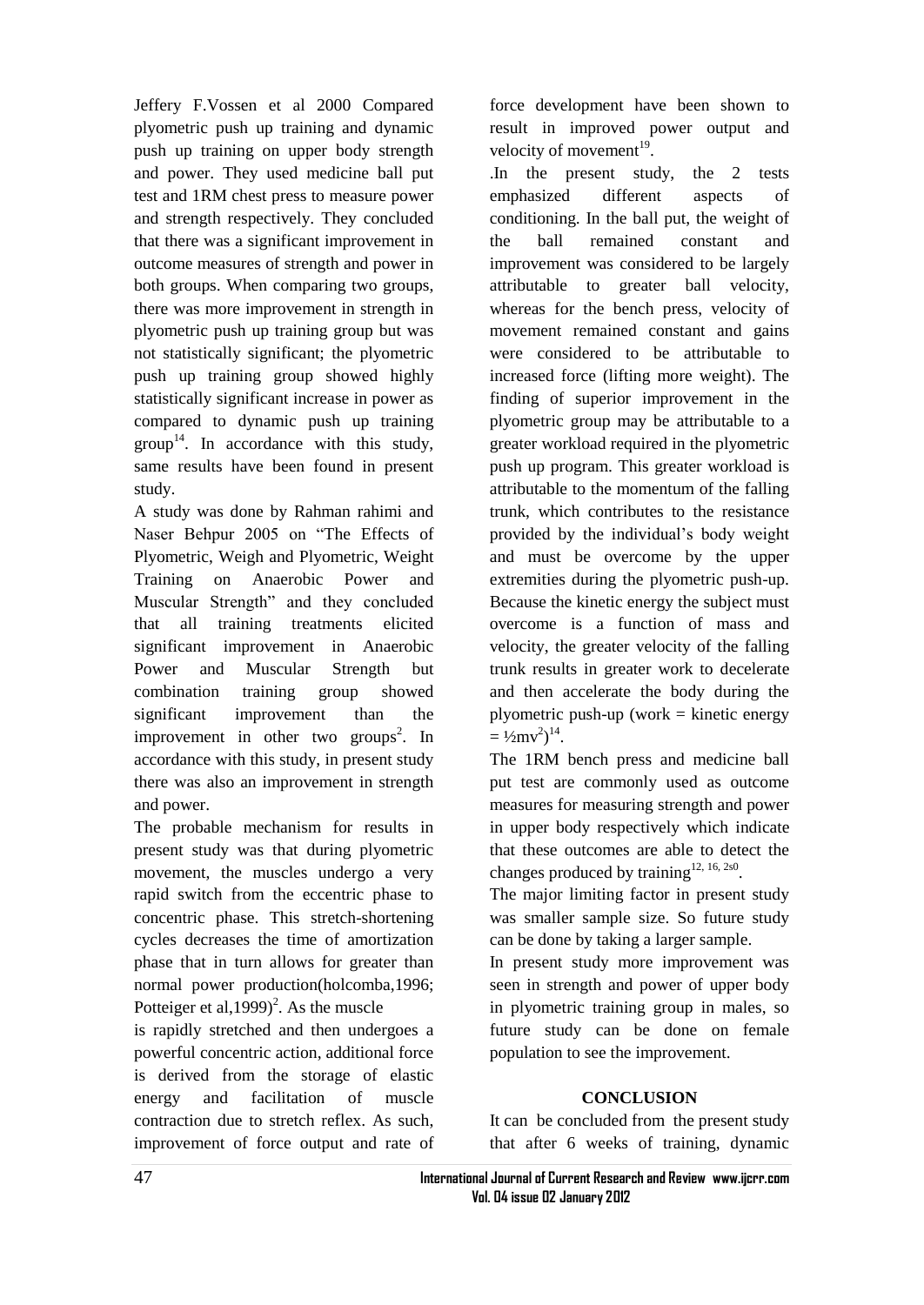push up group and plyometric push up group showed highly statistically significant increase in strength based upon their 1RM bench press and power based upon medicine ball put distance; When comparing two groups, there was more improvement in strength in plyometric push up training group but was not statistically significant ; the plyometric push up training group showed highly statistically significant increase in power as compared to dynamic push up training group.

From the present study it can be concluded that plyometric push up exercises are superior to dynamic push up exercises in terms of strength and power.

Upper body strength and power is obviously valuable for athletes who participate in base ball, tennis, javelin throw, shot-put and discus throw and variety of sports. Therefore those involved in strength and power conditioning profession can include plyometric push up exercises as an adjunct to their normal training protocols rather than using dynamic push up exercises.

#### **ACKNOWLEDGEMENT**

I would like to thank my guide teacher Mrs. Manmit Gill and all the staff members of Government Physiotherapy College, Ahmedabad for their expert guidance and continuous encouragement with their keen interest in my work .I would like to thank Dr. Rajashree and Dr. Atul Trivedi, Lecturer, Department of P.S.M., B.J. Medical College, Ahmedabad for helping me in statistical analysis of the results. I can't forget my colleagues and friends who helped me throughout my study. A special thanks to my husband who helped me a lot in carrying out my research work. Author acknowledges the immense help received from the scholars whose articles are cited and included in references of this manuscript. The author is also grateful to authors / editors / publishers of all those articles, journals and books from where the literature for this article has been reviewed and discussed.

## **REFERENCES**

- 1. Wilk K.E., Arrigo., "Current concepts in the Rehabilitation of the athletic shoulders." J. orthop Sports Phys. Vol 18 (4): 365-378, 1993.
- 2. Rahman Rahini, Naser Behpur., "The effects of plyometric, weight and plyometric weight tranning on an anaerobic power and muscular strength." J. phy edu and sports. Vol 3 (1): 81 -91, 2005.
- 3. Carolyn Kisner, Lynn allen., "Therapeutic Exercises" JAYPEE: 5<sup>th</sup> edition.
- 4. Mc Ardle W.D., Katch F.I., Katch V., "Essentials of Exercise Physiology." Lippincott Williams and Wilkins:  $3<sup>rd</sup>$ edition, Philadephlia 2000.
- 5. Elizabrth Quinn, "Push up fitness test for upper body strength and Endurance". December
- 05, 2008.
- 6. Thomas W. Kernozek, "Upper body strength training for basketball training and conditioning". May/june 2001.
- 7. By Koolazzice., "How to do master pushups". April 2006
- 8. Danial BAKER., "Combining Scienfic Research In To Practicle Methods To Increase Effectiveness of Maximal Power Training". [PhD thesis]. Australian strength and conditioning association, School of biomedical and sport science, edith cowan university, Australia.
- 9. [http://en.wikipedia.org/wiki/Press\\_up](http://en.wikipedia.org/wiki/Press_up)
- 10. Cogley RM, Archambault TA, Fibeger JF, et al., "Comparison of muscle activation using various hand positions during the push-up exercise." J Strength Cond Res; 19:628-633, 2005.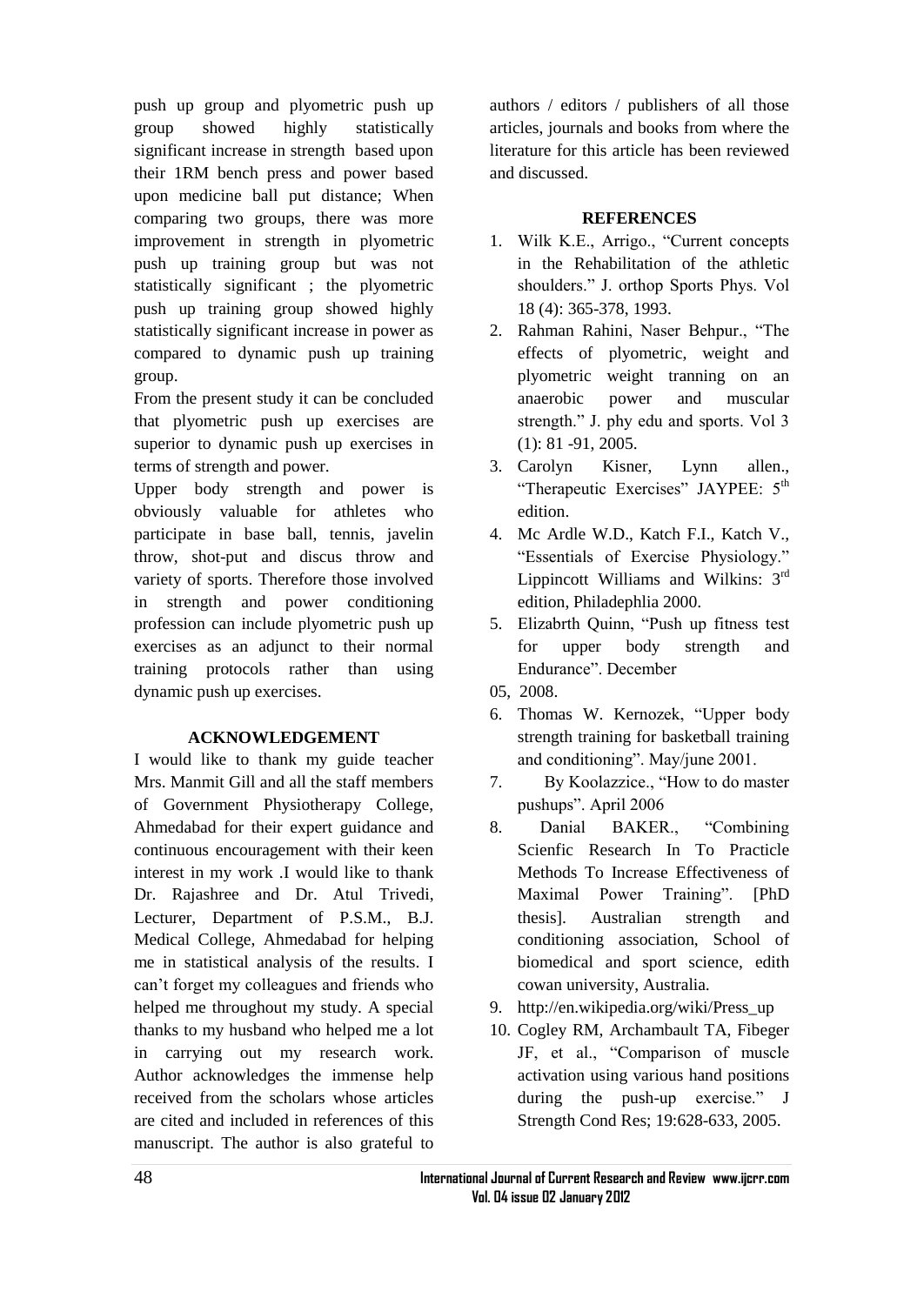- 11. Freeman S, Karpowicz A, Gray J, McGill S., "Quantifying muscle patterns and spine load during various forms of the push-up." Med Sci Sports Exerc, 38:570-7, 2006.
- 12. Heiderscheit B.C., K.P. Mclean, G.J. Davies., "The effects of isokinetic vs. plyometric training on the shoulder internal rotators." J. Orthop. Sports Phys. Ther. Vol 23: 125–133. 1996.
- 13. Adams Kent J., Swank, Annm , barnard, Kerry, Berning, Joe M., Sevene Adams, Patricia G., ―Safety of Maximal Power, Strength, and Endurance Testing in Older African American Women". J Strength and conditioning. Vol 14(3), 254-260, 2000
- 14. Jeffery F. Vossen, John F. Kramer, Darren G. Burke and Deborah P. Vossen., "Comparison of Dynamic Push-Up Training and Plyometric Push-Up Training on Upper-Body Power and Strength". J Strength and Conditioning Research, 14(3): 248– 253, 2000.
- 15 Avery D. Faigenbaum, James E. McFarland, Fred B. Keiper, William Tevlin, Nicholas A. Ratamess, Jie Kang and Jay R. Hoffman., "Effects of a short-term plyometric and resistance

training program on fitness performance in boys age 12 to 15 years." J Sports Science and Medicine: Vol 16, 519-525, 2007.

- 16 [Levinger I,](http://www.ncbi.nlm.nih.gov/pubmed?term=%22Levinger%20I%22%5BAuthor%5D&itool=EntrezSystem2.PEntrez.Pubmed.Pubmed_ResultsPanel.Pubmed_RVAbstract) [Goodman C,](http://www.ncbi.nlm.nih.gov/pubmed?term=%22Goodman%20C%22%5BAuthor%5D&itool=EntrezSystem2.PEntrez.Pubmed.Pubmed_ResultsPanel.Pubmed_RVAbstract) [Hare D.](http://www.ncbi.nlm.nih.gov/pubmed?term=%22Hare%20DL%22%5BAuthor%5D&itool=EntrezSystem2.PEntrez.Pubmed.Pubmed_ResultsPanel.Pubmed_RVAbstract)  [L.](http://www.ncbi.nlm.nih.gov/pubmed?term=%22Hare%20DL%22%5BAuthor%5D&itool=EntrezSystem2.PEntrez.Pubmed.Pubmed_ResultsPanel.Pubmed_RVAbstract), [Jerums G.](http://www.ncbi.nlm.nih.gov/pubmed?term=%22Jerums%20G%22%5BAuthor%5D&itool=EntrezSystem2.PEntrez.Pubmed.Pubmed_ResultsPanel.Pubmed_RVAbstract), [Toia D.](http://www.ncbi.nlm.nih.gov/pubmed?term=%22Toia%20D%22%5BAuthor%5D&itool=EntrezSystem2.PEntrez.Pubmed.Pubmed_ResultsPanel.Pubmed_RVAbstract), Selig S., "The reliability of the 1RM strength test for untrained middle-aged individuals." J Sci Med Sport. Vol 12(2):310-6, 2009.
- 17 Stockbrugger BA, Haennel RG., ―Validity and reliability of a medicine ball explosive power test." J Strength Cond Res. Nov; 15(4):431-8, 2001
- 18 Crowder V.R., S.W. Jolly, B. Collins, J. Johnson., "The effect of plyometric push-ups on upper body power." Track Field Q. Rev. 93:58–59, 1993.
- 19 Robert u. Newton, Kerry P. McEvoy., ―Baseball throwing velocity: A comparison of medicine ball training and weight training." J Strength and Conditioning Research, Vol 8:198-203, 1994.
- 20 Kathleen A. Swanik, Scott M. Lephart, Buz Swanik, Susan P. Lephart., "The effects of shoulder plyometric training on proprioception and selected muscle performance characteristics." Philadelphia and Pittsburgh, Pa.J shoulder elbow surg. Vol 11(6): 579- 586, 2002.

| Week           | Sets/Repetitions |
|----------------|------------------|
|                | 3x10             |
| $\overline{2}$ | 3x10             |
| $\mathcal{R}$  | 3x11             |
|                | 4x12             |
| $\mathbf{5}$   | 4x10             |
|                | 4x11             |

**Table 1: Treatment protocol for Group A and Group B**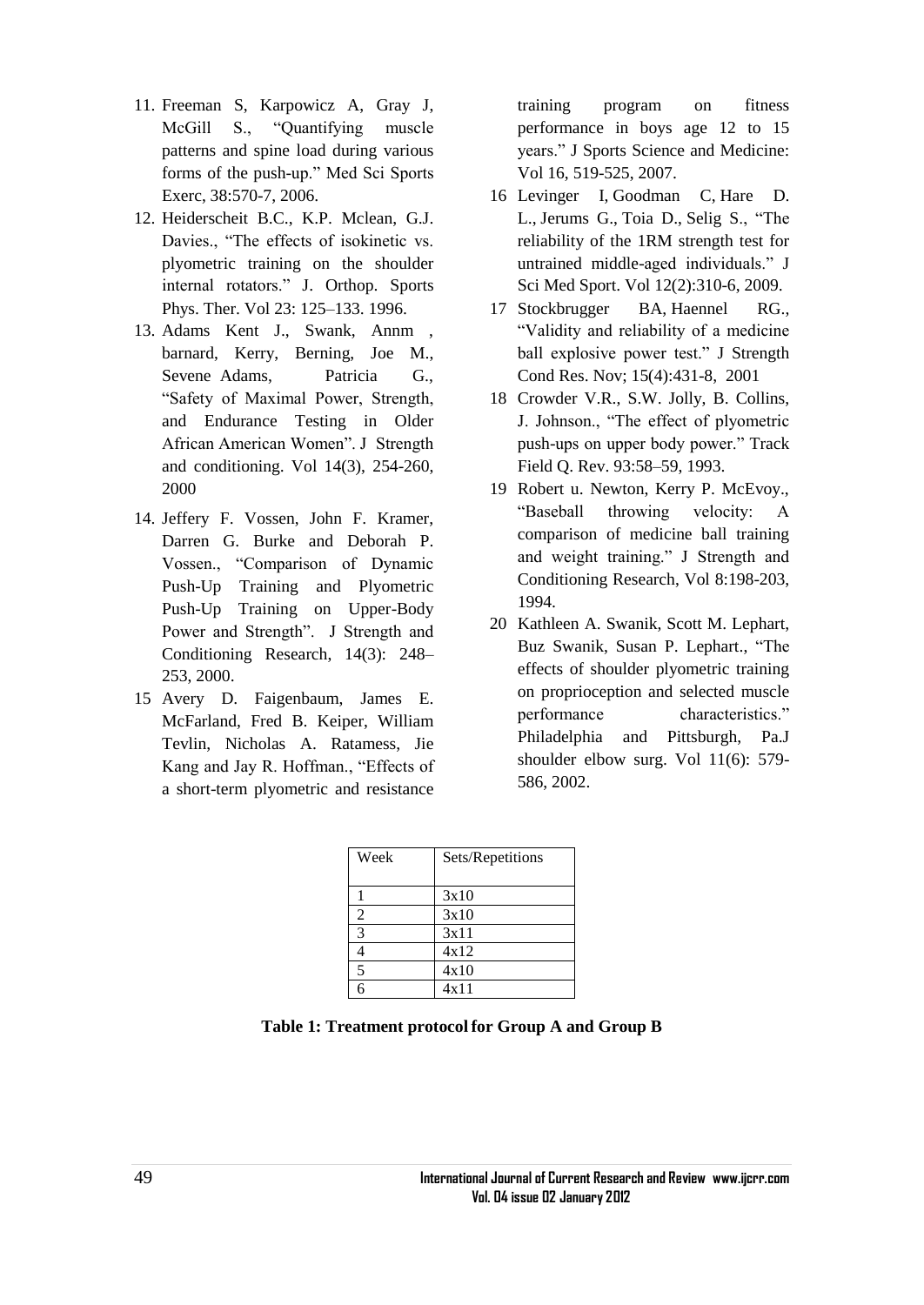On Comparing Group A and Group B

| OUTCOME<br><b>MEASURE</b> | <b>GROUP A</b><br>MEAN+SD | <b>GROUP B</b><br>MEAN+SD | <b>T VALUE</b> | <b>P VALUE</b> |
|---------------------------|---------------------------|---------------------------|----------------|----------------|
| 1 RM                      | $16.33 \pm 5.07$          | $18.50 + 4.41$            | 1.24           | >0.05(0.22)    |
| DISTANCE                  | $34.60 \pm 8.88$          | $56.03 \pm 14.18$         | 4.95           | <0.0001        |





**Graph1: Mean age of Subjects in Group A and Group B**



**Graph 2: Mean weight of Subjects in Group A and Group B**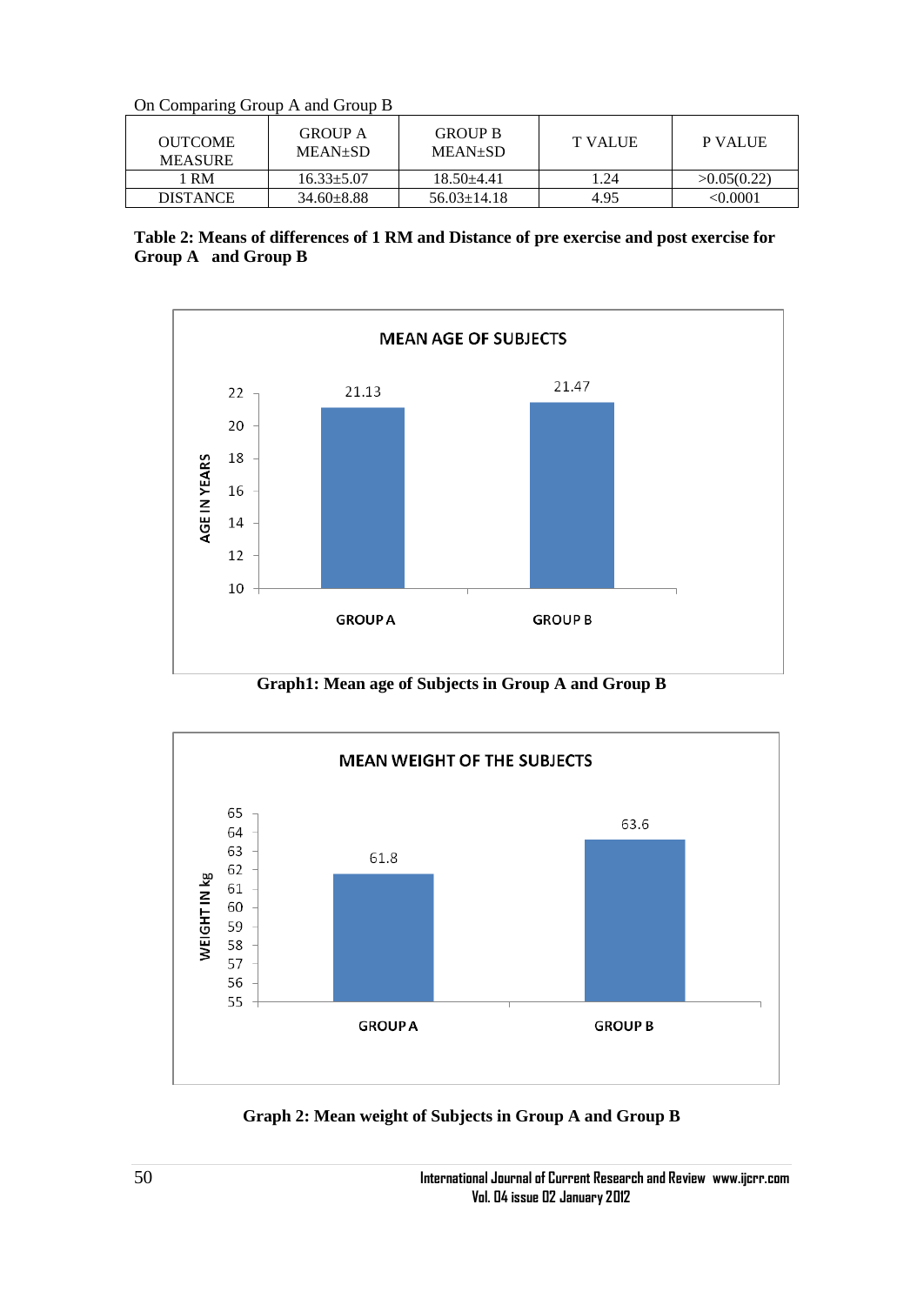

**Graph 3: Mean height of Subjects in Group A and Group B**



**Graph 4: Means for pre exercise and post exercise 1 RM of Group A and Group B**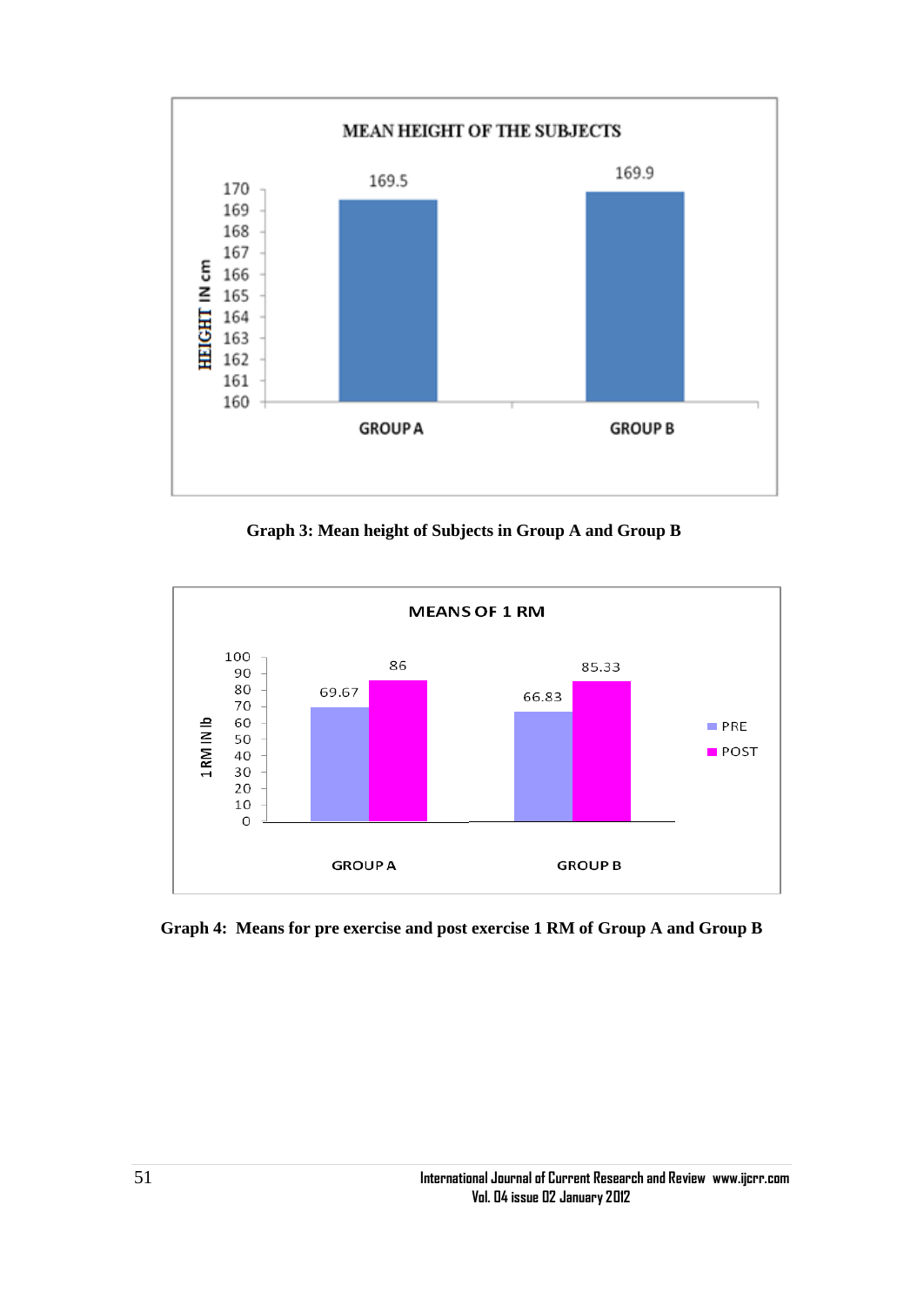

**Graph 5: Means for pre exercise and post exercise distance of Group A and Group B**



**Graph 6: Means of differences of 1 RM of pre exercise and post exercise for Group A and Group B**



**Graph7: Means of differences of distance of pre exercise and post exercise for Group A and Group B**